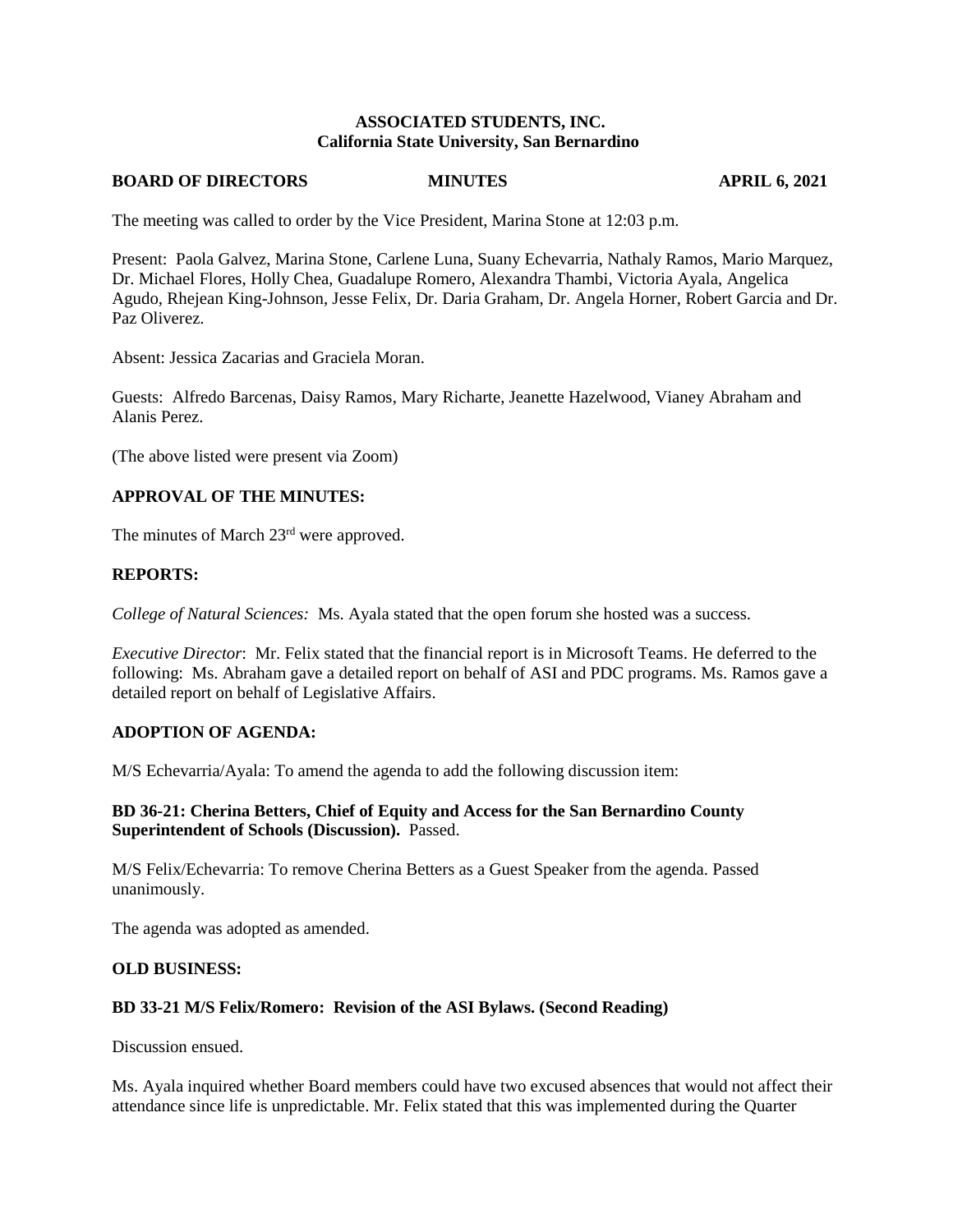#### *Minutes*

system and Board members who missed more than four meetings would have missed half of the Quarter.

Ms. Agudo stated that she agreed with Ms. Ayala and explained that it is difficult to put a number on what could be excused due to life being unpredictable.

Mr. Felix deferred to Mr. Barcenas.

Mr. Barcenas stated that according to the California Corporations Code, it states that Boards within the State of California must have a certain attendance requirement within their meetings.

Passed unanimously.

# **BD 34-21 M/S Ayala/Luna: Appointment of two Board Members to the CSUSB Spirit working group.**

Ms. Ayala stated that this group would be working on bringing the campus together. Meetings will be held every other Friday.

Ms. Echevarria encouraged Board members to join the work group since it is important.

Ms. Agudo nominated herself to sit on the working group. Mr. Felix seconded the nomination.

Ms. Ayala nominated Ms. Romero to sit on the working group. The nomination was declined.

Ms. Ayala nominated Ms. Thambi to sit on the working group. The nomination was declined.

Ms. Echevarria nominated herself to sit on the working group. Mr. Felix seconded the nomination.

Discussion ensued.

M/S: Ayala/Felix: To amend the item to read, "Appointment of one Board Member to the CSUSB Spirit working group.**"** Passed.

Ms. Echevarria withdrew her nomination since the item was amended.

Vote on motion as amended passed.

### **NEW BUSINESS:**

# **BD 35-21 M/S Thambi/Felix: Appointment of Karizma Garcia as a student-at-large representative to the ASI Finance Committee.**

Ms. Galvez spoke in favor of Ms. Garcia.

Passed unanimously.

# **BD 36-21 M/S Echevarria/Felix: Cherina Betters, Chief of Equity and Access for the San Bernardino County Superintendent of Schools.**

Ms. Echevarria stated that she would like to have Dr. Betters present to the Board regarding Social-